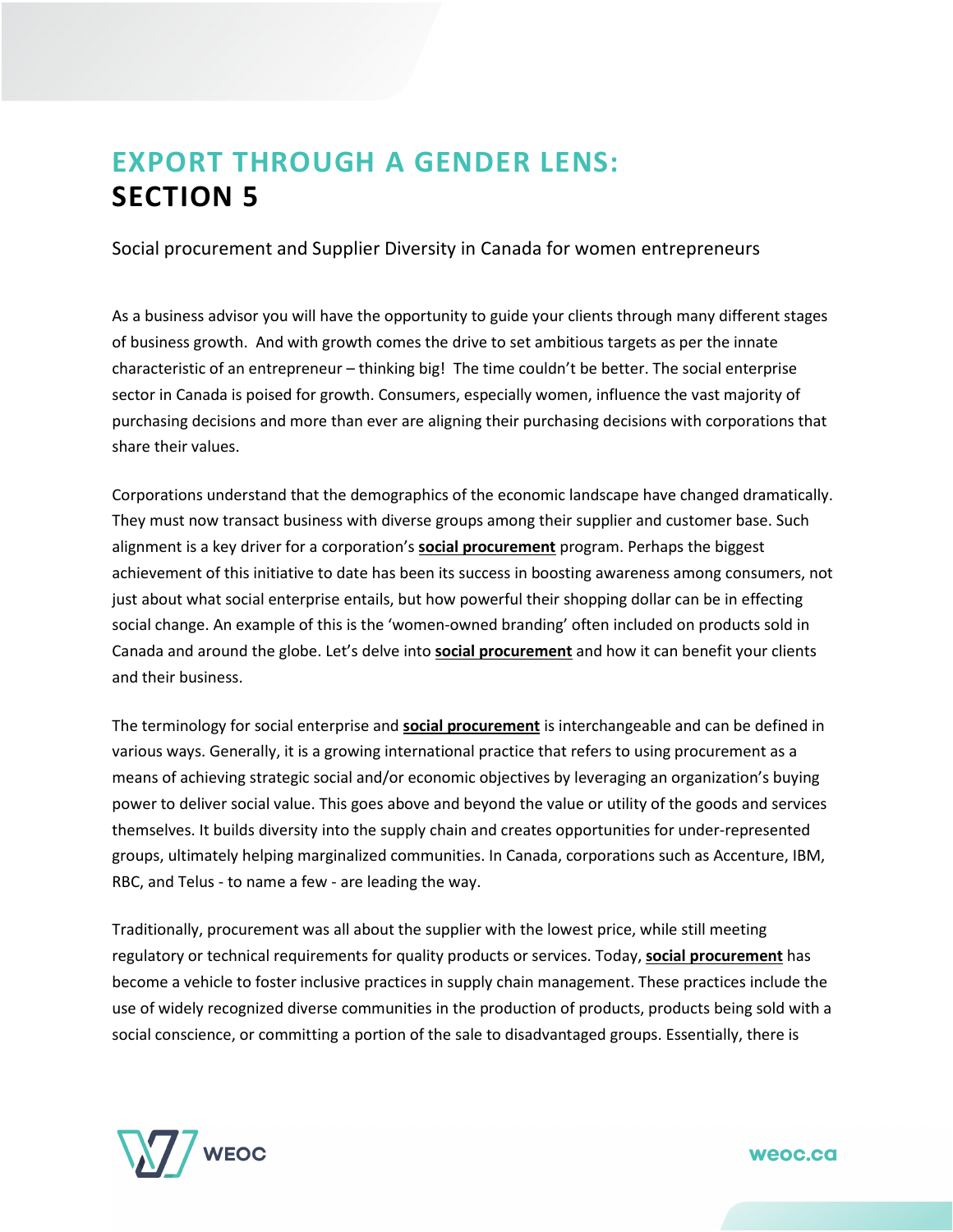increasing diversity within supply chains to create equitable access to procurement opportunities. It is important to note that supplier diversity initiatives are not a promise that suppliers will secure business from an organization. Nor does it mean it is a separate playing field with unique rules or a compromise on the quality, cost, or service expected. It means that - with all things being equal in terms of quality and price - the diverse organization will be selected as per a corporate commitment to ensure a percentage of its purchases are from those diverse groups.

Launched in the U.S. in the late 1960s as a specific business model, 'supplier diversity' is a means by which under-represented businesses can access opportunities to supply products and services to government and major corporations, including multinationals. In the U.S., 97 per cent of Fortune 500 companies have supplier diversity programs. In recent years, U.S. corporations have chosen to expand their global supplier diversity initiatives to other countries, including Canada, to create a similar competitive advantage. Diverse suppliers are identified as businesses that are at least 51 per cent owned by designated diverse groups, including those operated and controlled by women, Indigenous people and other visible minorities, those identifying as LGBTQ2+, or people with a disability. Because corporate supplier diversity programs require proof of certification to be eligible for these programs, businesses must be certified.

While **[social procurement](https://youtu.be/mVyPWzyqLEU)** is relatively new in Canada, over the last decade supplier diversity has gained considerable traction, with formal certification bodies established to broker opportunities between under-represented businesses and large corporations. These intermediaries have an important role to play in providing corporations with a means to verify that companies qualify for their supplier diversity program. In addition to facilitating the certification process, these bodies build the capacity for women entrepreneurs to respond to new business opportunities. This is done through the delivery of training, education, and mentorship programs to improve their competitiveness. By doing so, these intermediaries help build the pipeline of eligible suppliers, thereby providing easier access to supply chain contracts. They work closely with corporate supplier diversity professionals seeking out diverse suppliers to connect with large organizations with rich procurement budgets. This could be a key part of any entrepreneur's growth strategy.

The following organizations in Canada support diversity validation and help under-represented businesses succeed in global value chains by connecting them with multinational corporate buyers: WBE Canada, the Canadian Aboriginal and Minority Supplier Council, WEConnect International Canada, Canada's **[LGBT+ Chamber of Commerce](https://www.cglcc.ca/)** and the **[Inclusive Workplace and Supply Council of Canada](https://iwscc.ca/)**.

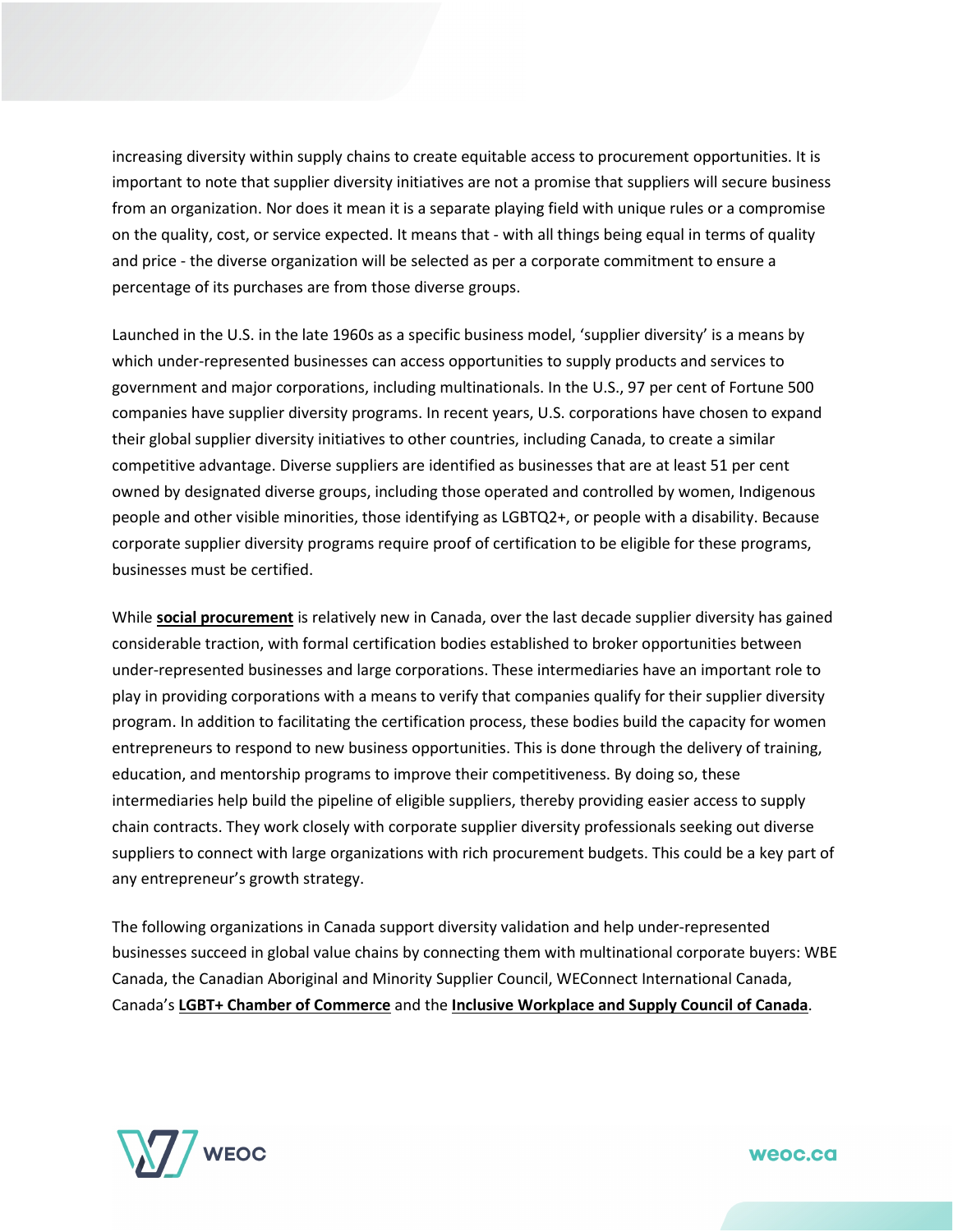So, where to start when advising clients? There are various approaches a company can take with respect to supplier diversity, however before proceeding, the first step is addressing the ownership of the company. As mentioned, the company must be at least 51 per cent owned and controlled by one or more women. Canada has a number of third-party certification options and women business owners are able to apply for multiple certifications to increase the benefits each has to offer, including their exposure to corporate and government contracts. The application process is two-fold:

- It includes a thorough review and audit of the mandatory documents; and
- An in-person or remote site visit/interview with the owner.

Certification is for a term of one year and must be renewed annually upon proof that no changes have been made to their business structure as per the certification. Once the decision has been made, application submitted with the required documents and fees paid, your client will be notified of next steps. Note that fees may vary from organization to organization, and in some instances the size of the company may play a role in determining the fee structure. Once the application has been approved your client's business will be listed in the certifying organization's database. This is when a business should take full advantage of its certification as a vehicle for business growth, including updating all marketing collateral with the various certified women-owned branding logo distinctions. This will be a new aspect of their business plan and strategy, one that may reap sizable rewards as large organizations must meet their established diverse supplier targets.

**Example 1** "Certification has given me a seat at the table, whereby I may not have had the opportunity before had it not been for the network, the connections and the education," offers Pina Romolo, owner of Winnipeg-based gourmet food manufacturer, Piccola Cucina.

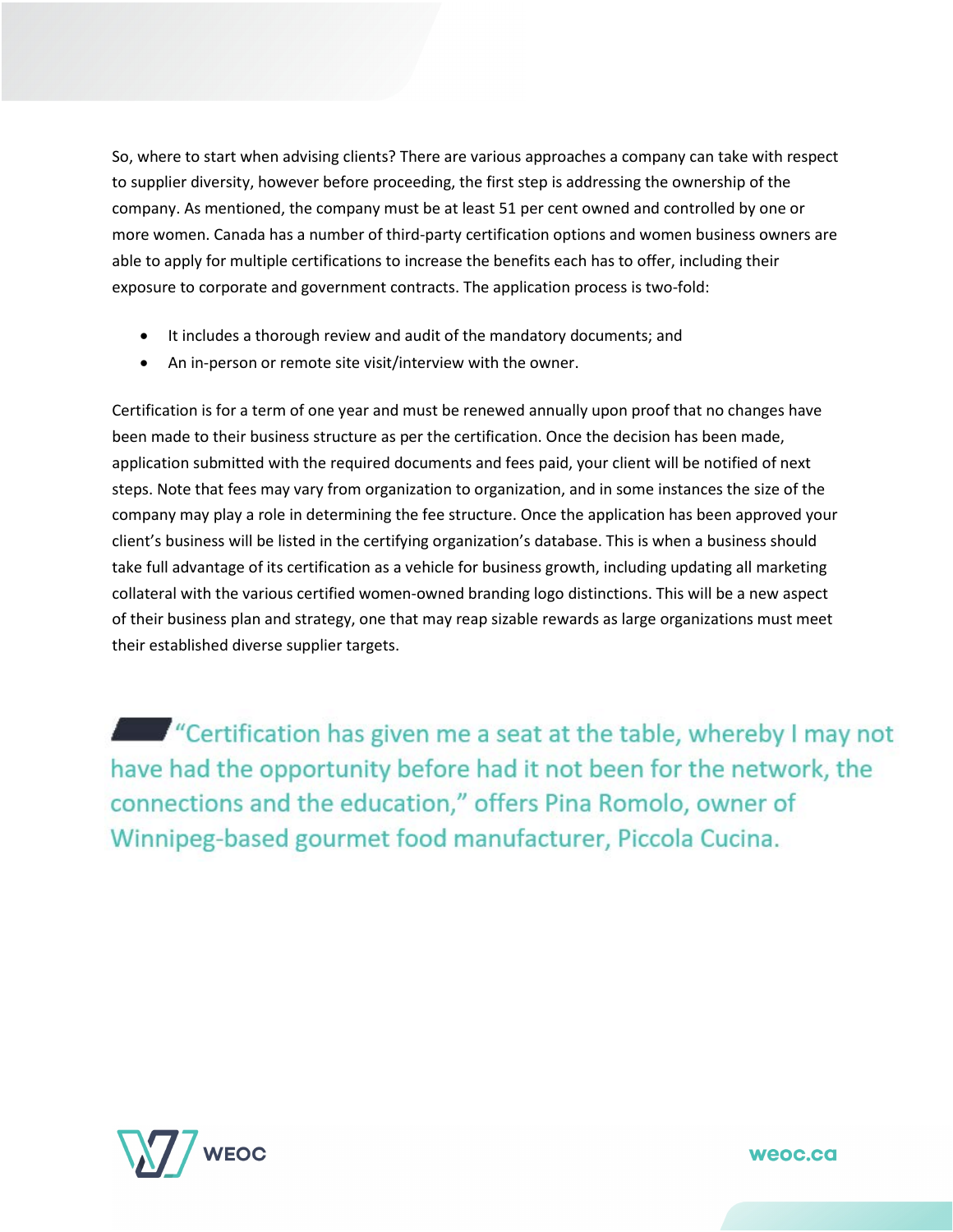Clients can take advantage of the many opportunities available to support business growth in this new landscape and the incentives that come with it, such as:

- Professional development opportunities offered through training, workshops, trade shows and conferences in Canada and abroad;
- Privileged access to formal networking, coaching and mentoring by corporate members, including registration on portals as a diverse supplier;
- Connections with like-minded women businesswomen, both in Canada and internationally, for strategic alliances, B2B opportunities and relationship building and gathering market intelligence;
- Opportunities to network and build relationships with buyers and supplier diversity professionals eager to diversify their supply chains;
- Opportunities to find mentors who understand similar challenges;
- Coaching and mentoring through corporate membership mentoring programs, education and training workshops on how to leverage certification, capacity building and how to pursue procurement opportunities;
- Invitations to forums presented by corporate members with overviews of their procurement process and practical tips on subjects like responding to Requests for Proposals (RFPs) Ind submitting professional bids.

Having a strategic, multifaceted business and marketing plan that includes these activities and aligns with the company's vision should bring new opportunities.

Some entrepreneurs who have benefited from their company's certification and understand the merit of the program also develop their own internal certification program as they grow their businesses. Businesswomen such as Anne Whelan, CEO of Seafair Capital in St. John's, NL, has chosen to pay it forward. Whelan said she views supplier diversity as a fundamental element to building a successful business, and her company's spending target could be an important stepping-stone in supporting women entrepreneurs.